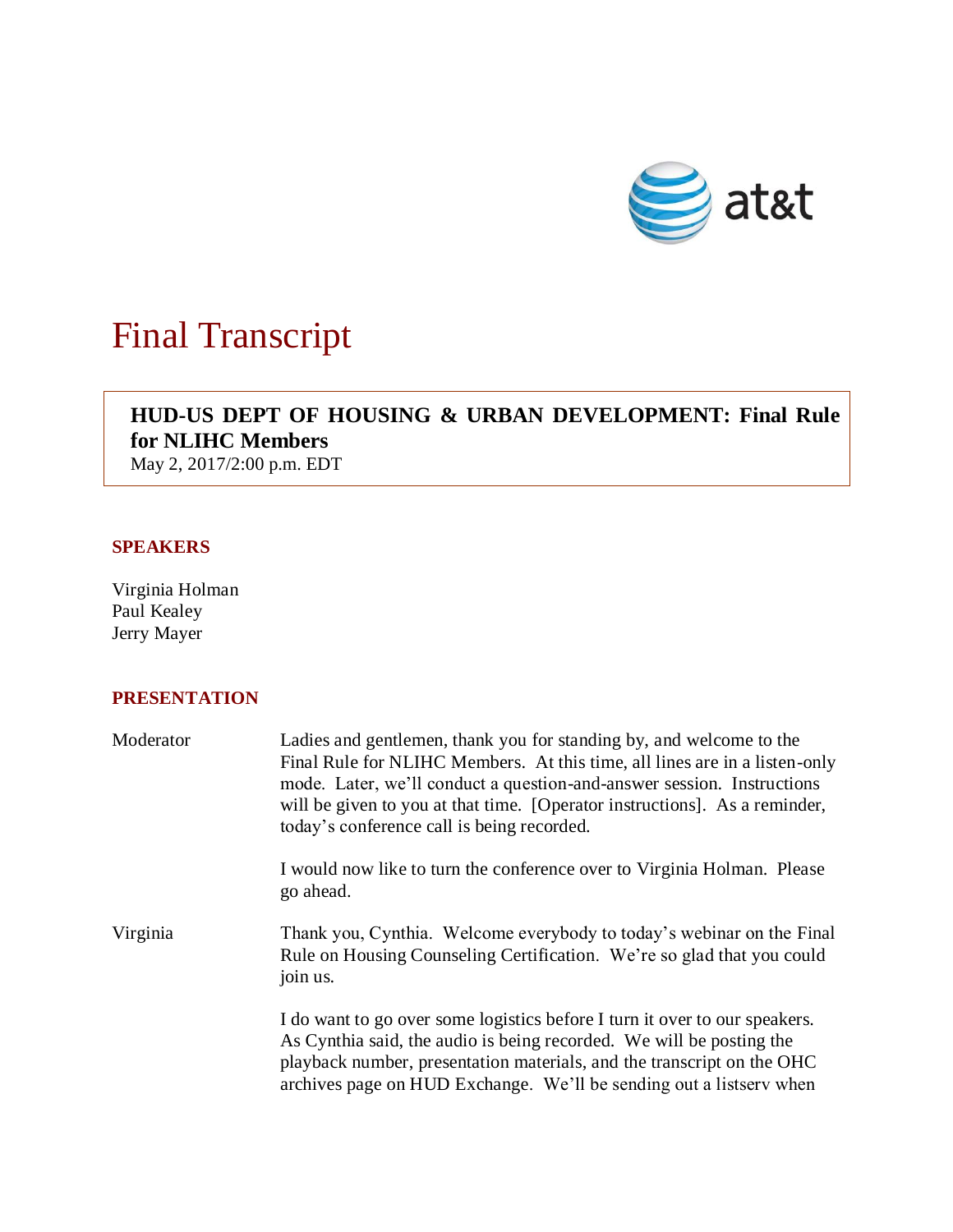that posting has occurred, and that's usually within seven to ten days. Also, all you lines are muted during the presentation.

This morning, I did send out a handout of the PowerPoint that you'll be going over. Unfortunately, it is not currently available on the control panel. We will have a question-and-answer period at the end of the presentation, and Cynthia will give you instructions at that point.

Your questions are very, very important to us, so there are a couple other ways you can ask your questions. One, on the control panel, on the righthand side of your screen, there's a box labled questions. If you just type your question in there, we'll be monitoring that site. Then later on, if you think of a question or a comment, you can send it to our e-mail box at housing.counseling@hud.gov, and just put the webinar topic in the subject line so we get it to the right person.

If we should open all the lines, please put your phone on mute so there's not the background distractions. There's also going to be a brief survey at the end of the session. Please take that. You're responses are very important to us as we plan for future webinars.

At this point, I'm going to turn it over to Paul Kealey with the National Low Income Housing Coalition. Paul, if you would, make your comments.

Paul Okay, thank you, Virginia. Good afternoon, everyone. I am Paul Kealey. I am the Chief Operating Officer at the National Low Income Housing Coalition. I'll just welcome you to this HUD Office of Housing Counseling webinar for NLIHC members on the final rule on housing counselor certification.

> I was contacted by HUD probably four or five weeks ago about this presentation where they made it clear that housing counselor certification may affect programs, even those that may not currently be participating in HUD housing counseling programs. Those who do provide counseling services, under HUD programs like HOME, CDBG, housing choice voucher, ownership options, family self-sufficiency, may in fact be covered by the new requirements for housing counselor certification. We wanted to make this presentation available to NLIHC members. We're happy to host this along with HUD today.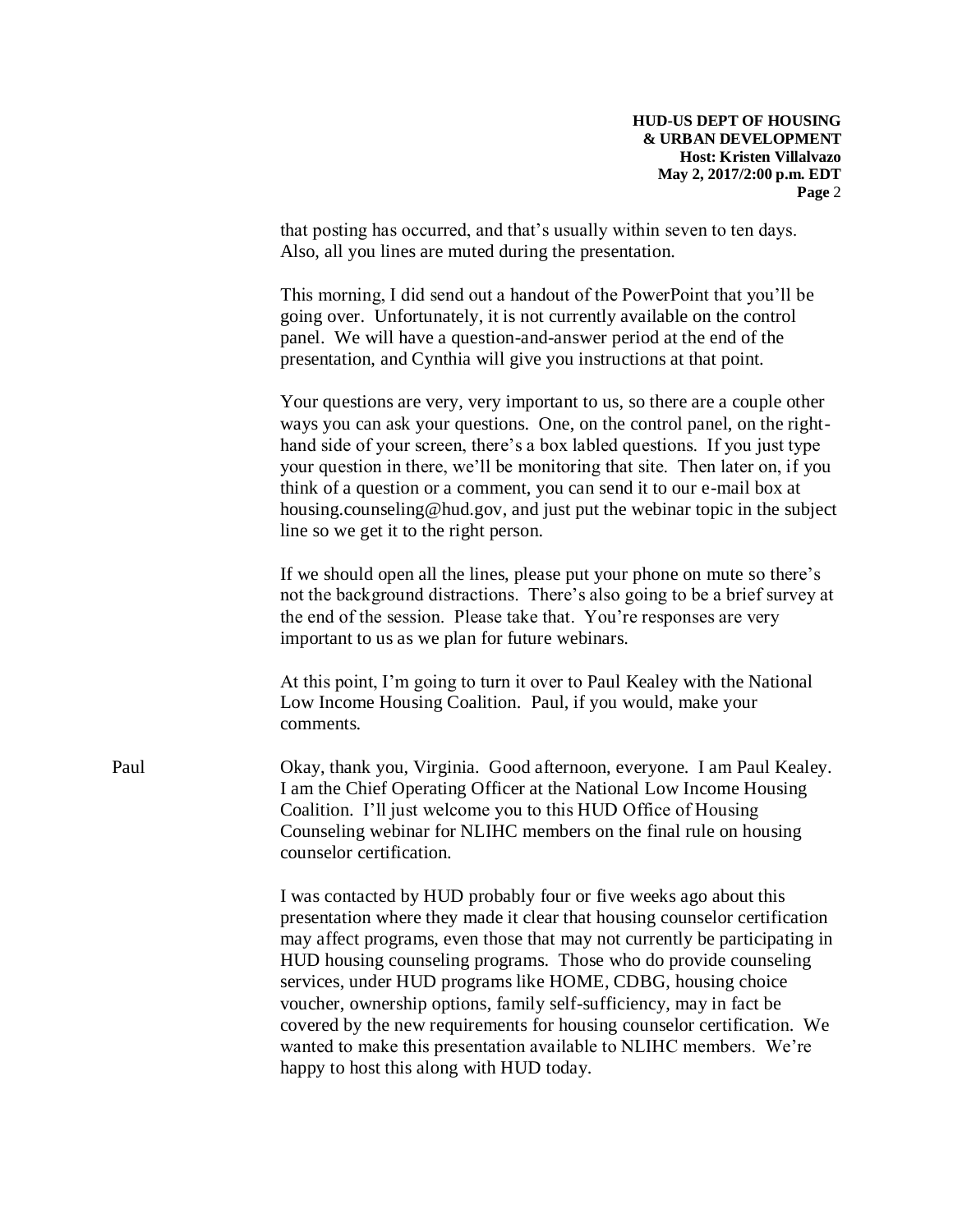I'll go ahead and turn it over to Jerry Mayer, who will make the presentation and answer questions you may have at the end. Jerry?

Jerry Well, thank, Paul, and thank you for all the National Low Income Housing Coalition members who are joining us here today. We really appreciate the opportunity to talk to you about housing counselor certification. It's a new final rule that came out recently, and it may affect your program, so the purpose of this webinar is to make sure that you have all the information you need should you want to move forward with certification.

> Our agenda today, we'll give you some updates about the Office of Housing Counseling. We'll talk about certification, the nuts and bolts of certification. We're going to also talk a little bit about the effects on other housing programs, some that you might be involved with. Then finally, we'll give you some resources and other information you might need to receive certification should you want to. Then, we'll do some questions and answers at the end of our presentation.

> Let's start with some Office of Housing Counseling updates. Let's begin with what we did last year in terms of housing counseling. About 1.2 million clients were seen by about 1,900 housing counseling agencies nationwide. This little pie chart here shows you by percentage the different kinds of counseling functions that are going on. You can see the largest one, at 32%, is group education which is primarily for homeownership. The 19% purple slice is pre-purchase, and that's similar, but it's one-on-one instead of group.

Then, next to pre-purchase, that aqua 4% slice also really is part of the homeownership process. That's post-purchase, how to be a good homeowner. You could see that well more than 50% of housing counseling activity nationwide in FY16 was engaged in the home buying process.

Now, the slice at the upper left, the 26% slice, that's your foreclosure work, mortgage delinquency, your loan modification, things like that. You can see that's about a little more than a quarter of the counseling activities nationwide last year.

Now, this has been a diminishing slice of the counseling pie. If we were looking at a slide that was from 2009, let's say, it would be about twothirds of the slide would have been that foreclosure related activity. This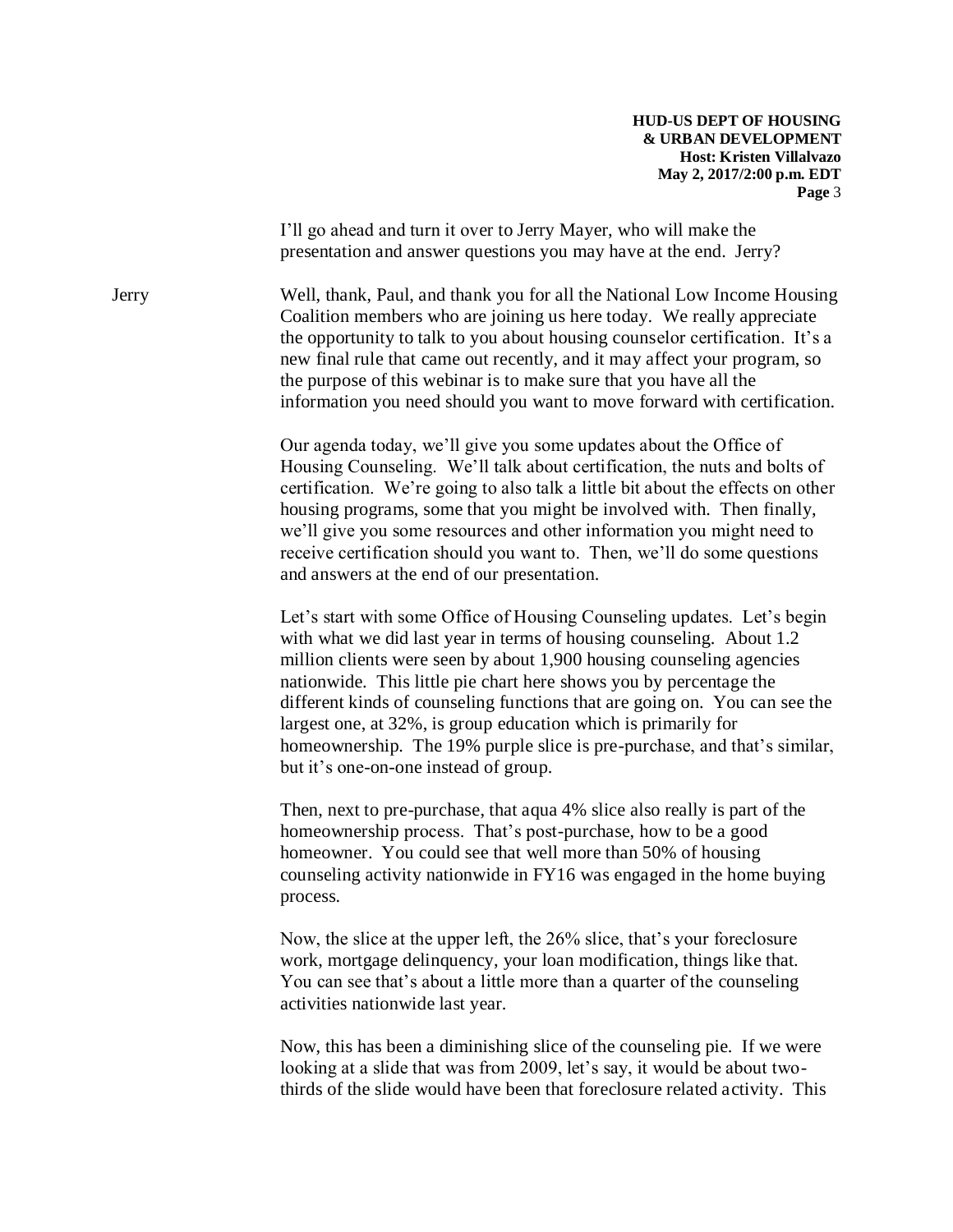really represents some improvement economically in the homeownership picture nationwide, and it is very welcome to see it continue to shrink.

It's not just all about homeownership. The 10% lime green slice, well, that's rental counseling. Rental counseling's extremely important in urban areas. It's a critical counseling format that helps renters either improve their rental situation by negotiating with landlords, help them find a rental situation, should homeownership not be an option for them. It's very important for our multi-family brethren to have rental counseling out there as an option.

We also do reverse mortgage counseling, and that's that orange 7% slide. A lot of senior homeowners rely on reverse mortgages to tap the equity in their homes. Reverse mortgage counseling, or HECM counseling is very important. It's required in order to obtain a reverse mortgage, and then our counselors do that work as well.

Then, finally, the smallest slice of the pie, but probably one of the most significant is homeless counseling. A lot of our counseling agencies do provide services for homeless individuals. It is a very small part of our program but is a very important part of our program.

We're always interested in doing more in the arena of homeless counseling. If you're an organization that has been thinking about getting involved with housing counseling from a homeless standpoint, we would love to talk to you about that and do some work with you. We're always looking for opportunities there, especially amongst the agencies serving homeless folks.

Next slide, please. Some of the impact that housing counseling has had, we'll drill down a little bit, about 388,000 or so clients worked with a housing counselor to develop a household budget which is really important because folks who can manage their money have a less likelihood of defaulting and a higher likelihood on the other side obtaining a mortgage in the first place.

About 293,000 received fair housing information which is also an extremely important activity. People need to know their rights, and housing counselors are one of the ways that folks can find out about what their rights are in fair housing.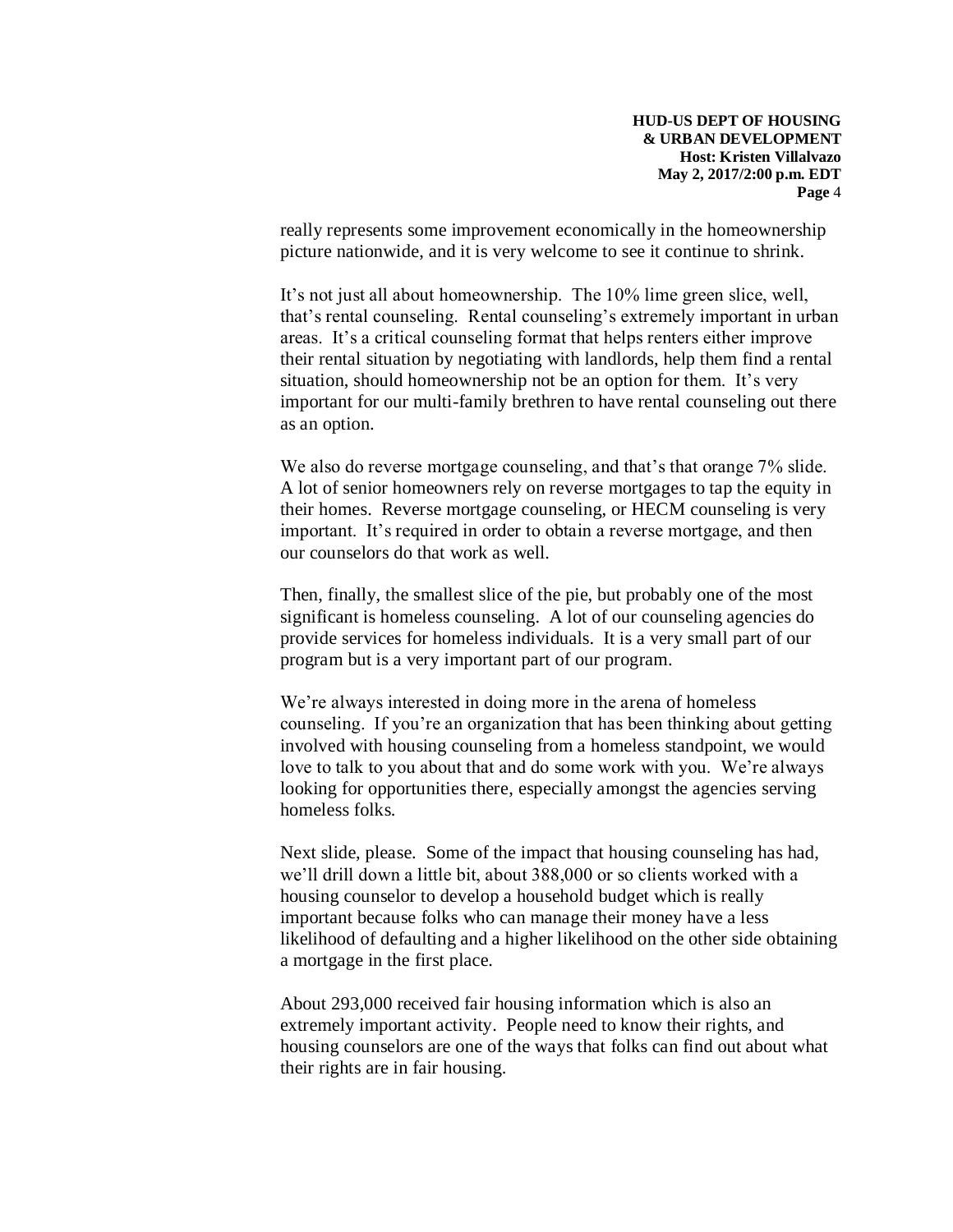About 197,000 improved their financial capacity. That shows you the value proposition of housing counseling, that that many people have improved their financial capacity just by getting educated and having a counseling session.

About 190,000 gained access to the resources they needed to improve their housing situation. They went from one housing situation to a better housing situation, and they did that through housing counseling. That's a great number of 190,000 people who improved.

Next slide, please. Some program initiatives for housing counseling, we have a lot of research on our websites, and you'll have links to those later on. The research that we have posted is really there for you, and it's there for you to be able to show your funders and other stakeholders that the work you do in housing counseling, the work you want to do in housing counseling, has efficacy. There is value to it.

Research proves that housing counseling is effective. Research proves that it works. This poster that we have, which is available for download, and has also been mailed to all of our HUD-approved counseling agencies. It comes in Spanish as well.

I just want to point to a couple numbers on there that are really significant. Studies show that a homeowner's net worth is 36 times that of a renter's. That is on average, and that's really an amazing number. So, it shows the value proposition of homeownership and housing counseling's role in ensuring that folks are able to obtain a home, should they want to.

Then, the other number that's on there is on the right side of that poster which is interesting, and that is that a borrower who's in trouble with their mortgage is 283% more likely to receive a loan modification working with a HUD-approved housing counseling agency than they are if they were to simply contact the lender themselves. That, again, shows the value proposition of housing counseling and how important it is to consumers when negotiating with lenders to help save their home.

Other things that are available on our website is we have a whole lot of toolkits. These are created with feedback from our stakeholders from our housing counseling industry and cover a whole range of activities that they do, for instance how to create a work plan and what should be in it. We have a toolkit for that, and it helps counselors and counseling agencies do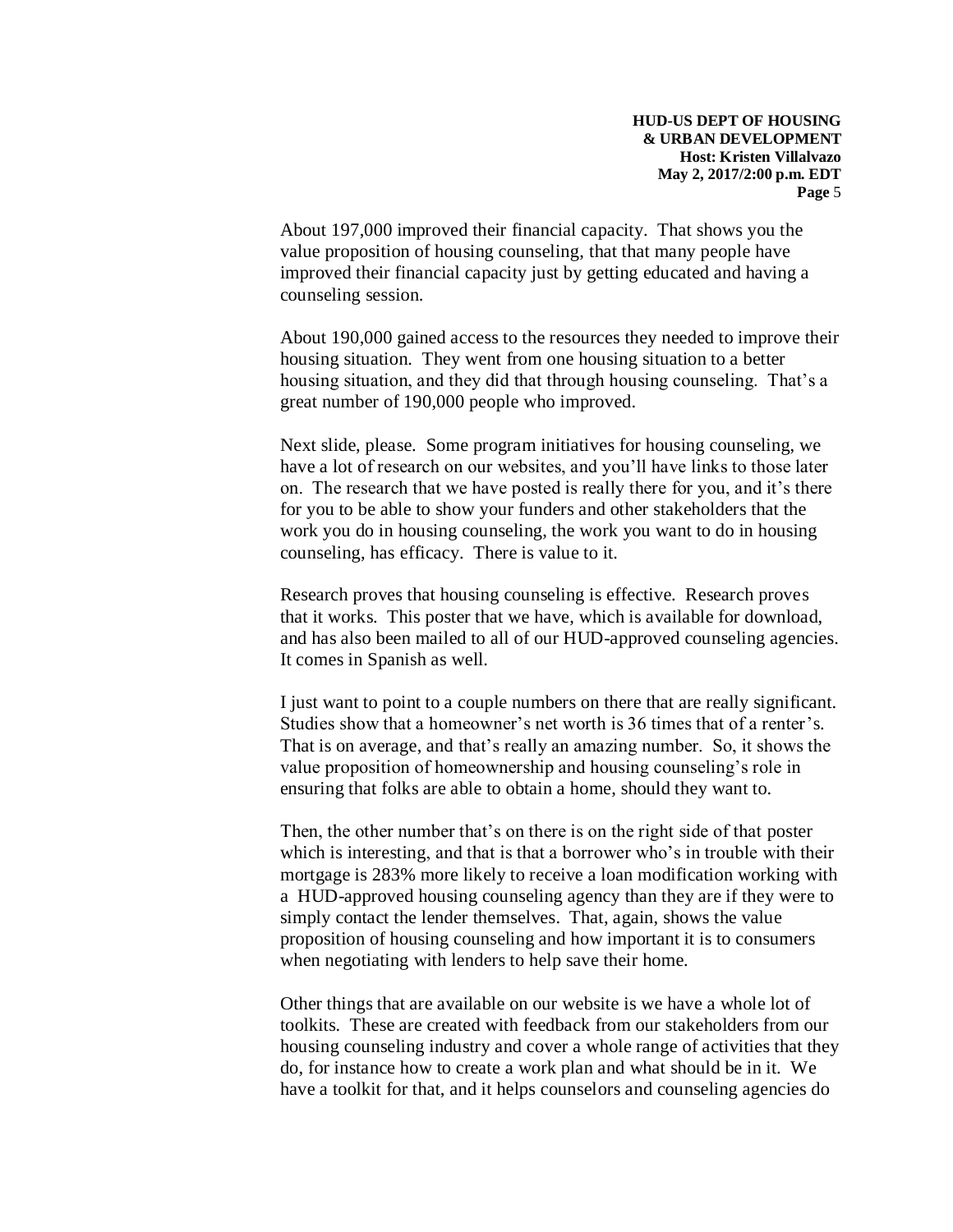things in a consistent manner that takes them through all of the various points that they need to address in a work plan, for example.

We have toolkits on a whole range of topics. We're adding to them constantly. If you take a look at our toolkit section, and you think something's missing, or you want to see a new topic, or you just have some feedback on a toolkit, we are very interested in hearing from you. We can roll out toolkits fairly quickly, so if you feel that there's something missing, and you want us to cover something, you let us know, and we'll crank it out for you.

Another area that I want to address briefly is the Housing Counseling Federal Advisory Committee. We recently stood up, recently is last year actually, we stood up a federal advisory committee which consists of about a dozen members. They meet every quarter. They meet in person every six months. There's a meeting coming up in the second week of May, in fact.

There is information on our website about this. It is open to the public. We encourage anyone to attend the federal advisory committee meeting, and express their opinions, and hear what's going on. The advisory committee gives advice to the Office of Housing Counseling on our programs and our policies. They're really important to us, and it's comprised of industry and some citizens.

About half of the committee is housing counselors, also some lenders, and some real estate folks on there, and there's some regular citizens on there who just happened to be interested. Membership comes up periodically. There'll be an announcement this year about vacancies, so if you are interested in joining the Housing Counseling Federal Advisory Committee, we would love to have your application for our secretary's evaluation, and with any luck, hopefully, you might be given an opportunity to join and give us some good advice.

Next slide, please. Due to those studies that I referenced earlier, and you could see right here there's eight studies that are done by the Federal Reserve, and the Urban Institute, and researchers, and universities, and all kinds of academic organizations, and financial organizations. They show that the statistics and the math really tell us the story that housing counseling works, that it is effective, it is of value that brings value to the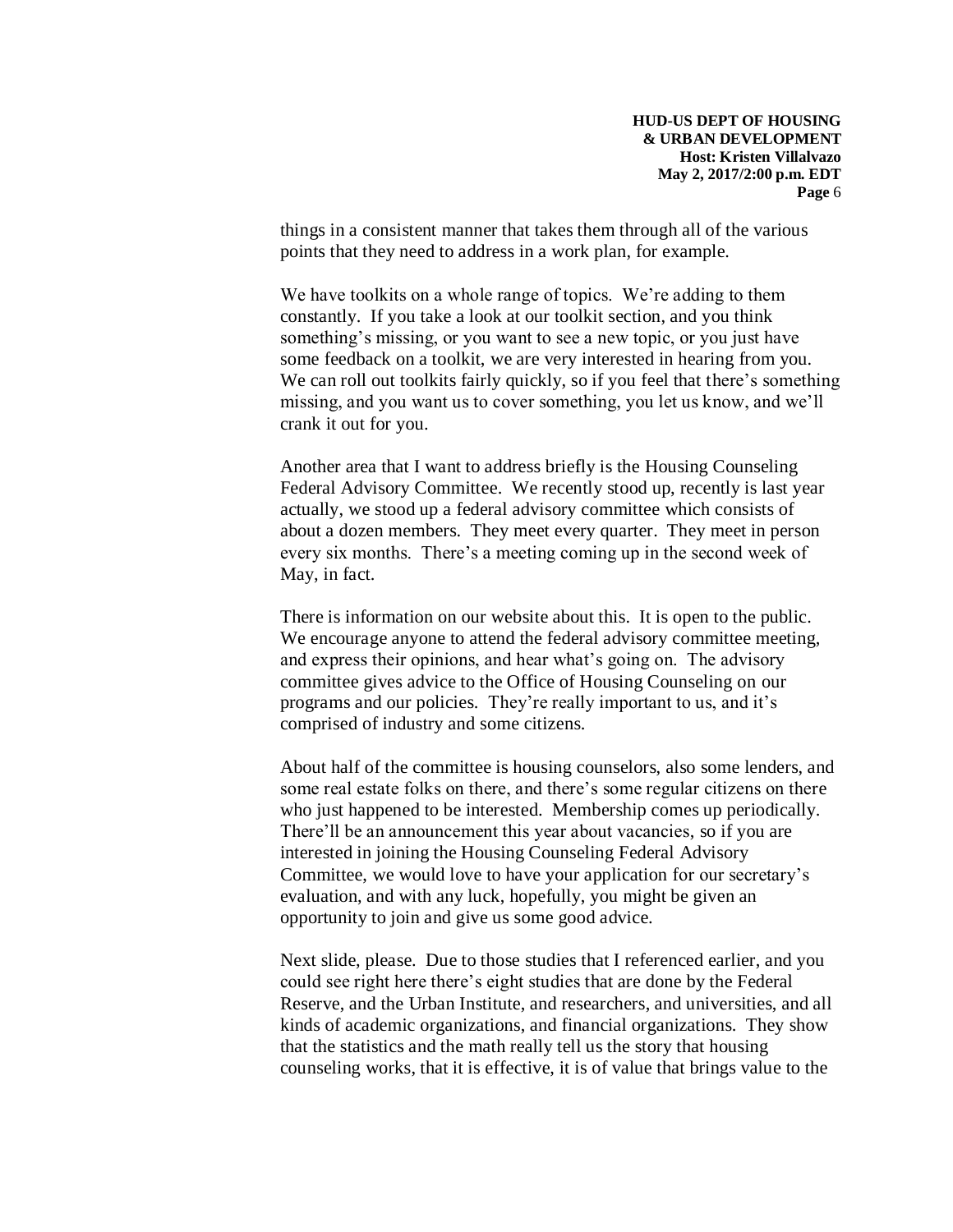mortgage transaction and to renters and to homeless folks. This is something that you can reference and take a look at on our website.

Next slide, please. Let's talk about certification. Certification, we really feel that having a credential for our counselors is going to be very important. Every person involved in a mortgage transaction has a credential, whether they're a real estate agent, or broker, or a loan officer, or an appraiser, or a title guy, everyone has some sort of professional license or certification. Now, housing counselors are going to have the same. We feel that is going to place them on the same level as any other real estate professional.

They are real estate professionals. We discovered during the foreclosure crisis that they were essentially the first responders for homeowners. When people were losing their homes, it was housing counselors who were out there in the trenches helping them work out their issues with lenders, helping them negotiate, giving them advice, giving them education. They are an integral part of the real estate transaction. This credential is going to recognize that.

For consumers, in our messaging going forward after we start certification, we feel that we're going to be elevating the value for them by telling them that they should be asking for a HUD-certified housing counselor working at a HUD-approved agency. This will give them a higher level of comfort. It will help them avoid scammers and con artists who won't have this certification, and they'll know that they're working with a bonafide individual who has been educated, who has been tested, and is ready to help them with their housing needs.

Next slide, please. What are the key provisions of certification? Well, the number one is that all housing counseling provided under, or in connection with all HUD programs must be performed by a HUD-certified housing counselor. A HUD-certified housing counselor is a housing counselor who has passed the HUD Certification Exam, and works for a HUDapproved housing counseling agency.

Next slide, please. The certification exam is going to be at this website, hudhousingcounselors.com. The exam has not started yet. We're going to publish a Federal Register notice sometime this year, and I can't really give you more of a date than that at this point. That is going to open testing for housing counselors nationwide.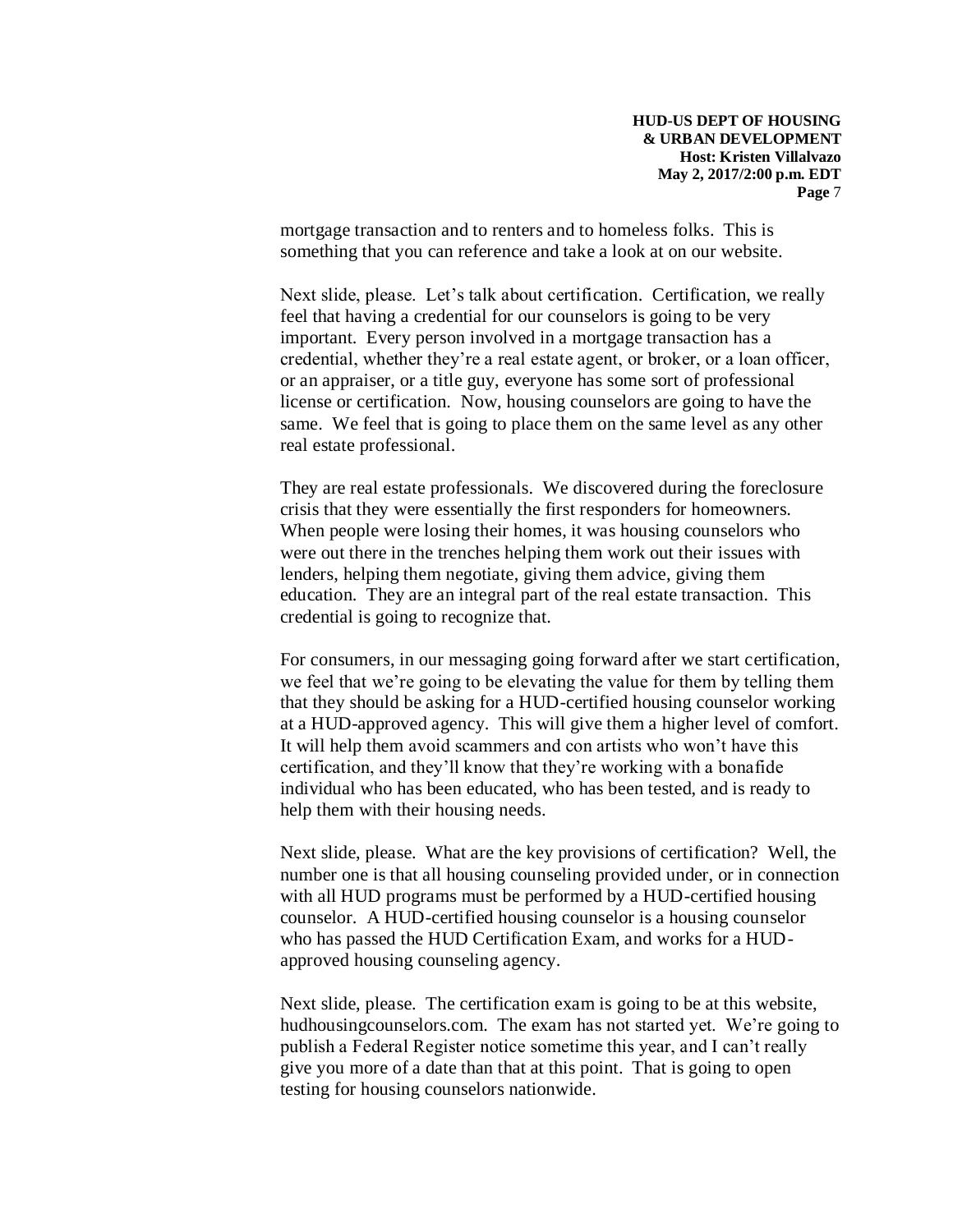The test, however, will be preceded by a free practice exam. There's currently a free study guide available right now. Now, the free practice exam is really important because it'll allow counselors to hone their skills before they plunk down their money to take the test.

Now, the cost we're looking at is about \$100 to \$140, \$100 for the online, \$140 for the proctored in-person version. We're trying to get those costs down. The test is going to be available in English and Spanish.

A counselor can take the test multiple times until they pass, but you have to pay each time. That's where that practice exam comes in and is really important. Think of the practice exam like when you go and get a driver's license at the Department of Motor Vehicles. Some states have a practice exam online, and new drivers can take the practice exam over, and over, and over again at no cost and hone their skills before they go down to the Department of Motor Vehicles and plunk down their fee and they take their test.

Well, this is sort of the same concept. We want to make sure that counselors have an opportunity to hone those skills through that free practice exam, and we don't want them to be wasting money. The fee for \$100 to \$140, that could come out of the HUD Housing Counseling Comprehensive Grant, but we want that money to really go for counseling overall, so that free practice exam is going to be really important to make sure that our counselors are ready to take that test.

Now, any housing counselor who is experienced in housing counseling who studies a little bit and takes those practice exams before plunking down their money and taking the actual test, I'm very confident will do well on this exam. Some folks may be tempted to just go ahead and take the test without any prep, and you can do that, but it's just not advisable. We really hope that you take advantage of the free practice exams and the free study guide.

Also, take advantage of training that is offered by our training partners like NeighborWorks, and NCRC, and La Raza, and Rural Community Assistance Corp., for example. All provide training in the certification exam and what you need to study to prepare for that exam. A lot of them are offering scholarships at their technical institutes that are going on around the country.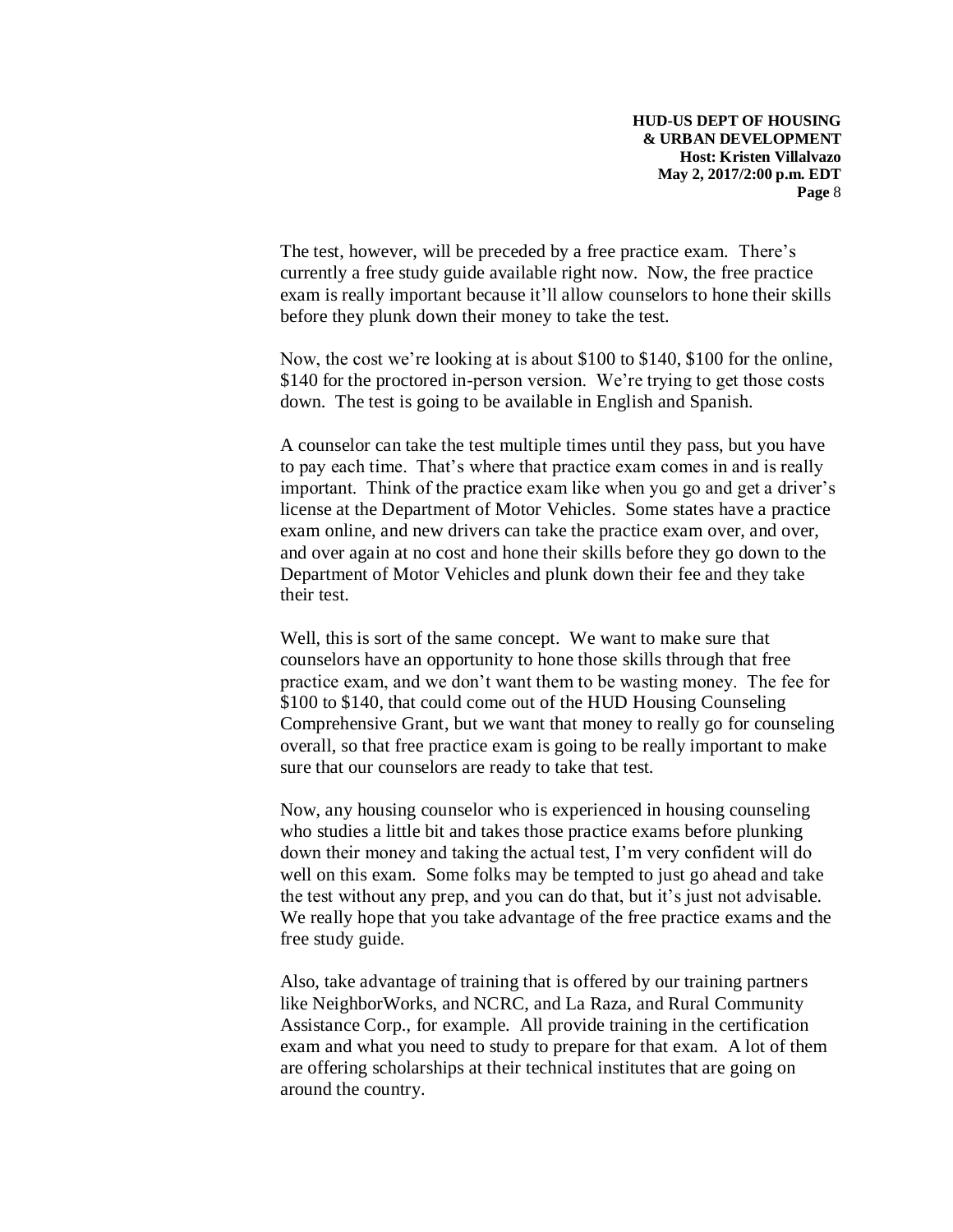A lot of them have online training as well. So, if you do better in a classroom environment that a self-study guide environment, then that option as well to help you prepare for this exam. So, there are a lot of resources out there for you in order to take this exam. Like I said earlier, we're going to publish a Federal Register notice that'll announce the availability of the exam, and we hope to do that soon.

Next slide, please. So, what became effective on January  $13<sup>th</sup>$  when we published the Final Rule? The first thing is the requirement that agencies participating in our housing counseling program that are providing homeownership counseling have to address the entire process of homeownership. That is homeownership from A to Z, how to buy a home all the way down to how to sell a home, how to maintain a home, how to obtain a mortgage, what a real estate broker's role is. All of these things have to be covered in the counseling session.

There's also a restatement of requirements related to the distribution of home inspection materials. That is the, for your protection, get a home inspection pamphlet. Home inspections are very important to make sure that our homes are healthy and safe. We want to make sure that everyone who is buying a home has an opportunity to learn about home inspections and obtain one.

Now, the next one is a new requirement, and that is about material violations. That relates to the misuse of housing counseling program grant funds. What this really says in the final rule is that if a counseling agency is found to have been in material violation, meaning that they somehow misused/misappropriated housing counseling grant funds, they would be forever barred from receiving funds every again.

That's very serious, so if you are a grantee, or you're thinking of applying for our grant, what we would like I that in the future, should you have questions about the use of housing counseling grant funds, don't guess. Contact us, and we will help you through any problems whatsoever. We don't want to lose any counseling agencies because of an error or a mistake. We're very forgiving when it comes to things like that. We're just not forgiving when it comes to issues of real violations.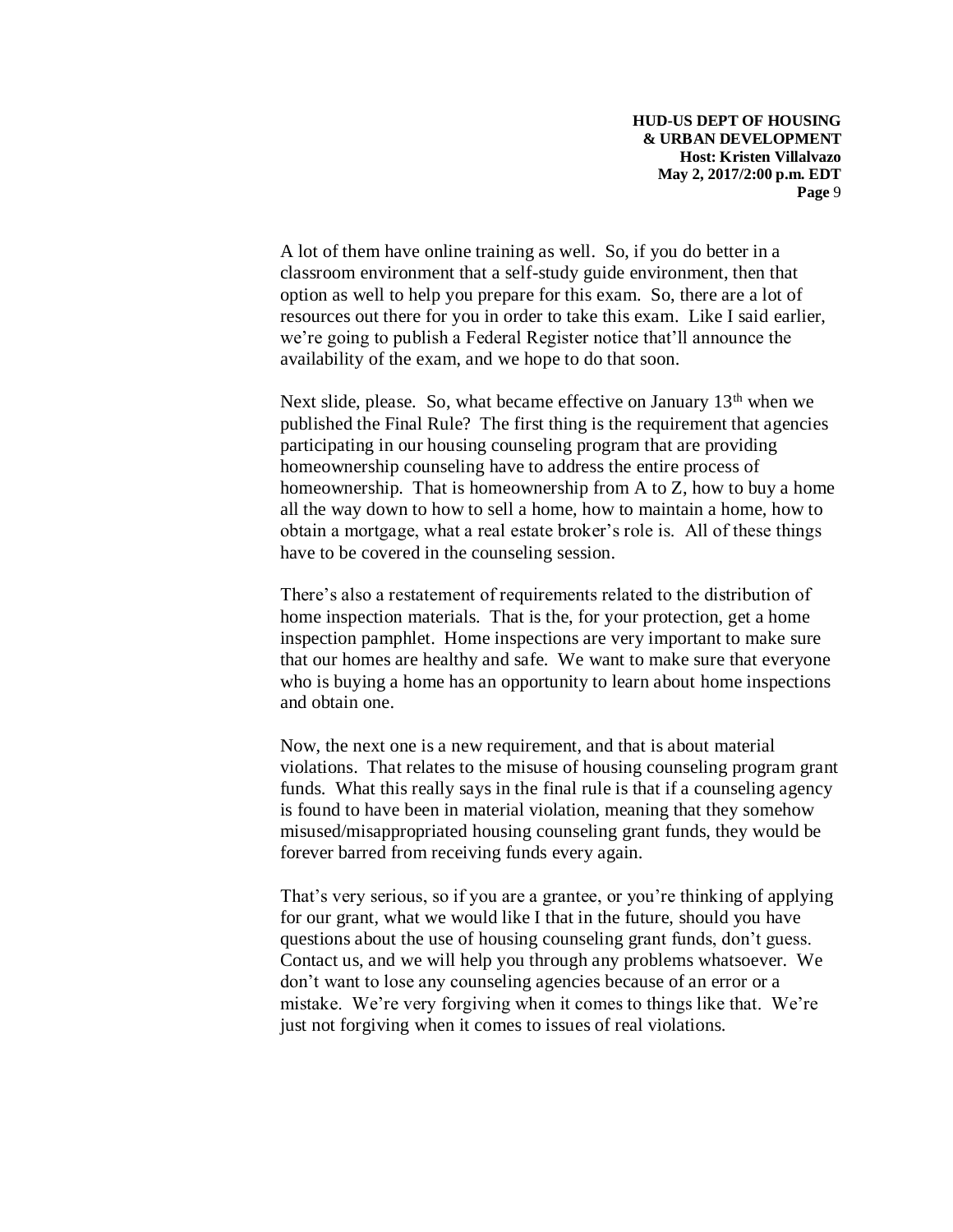Then, there's also a new requirement, and that is related to the prohibition against providing grant funds to any entity who's been convicted of a violation under federal election laws. That's a new requirement as well.

Next slide, please. Now, we come to another timeframe, and that is what happens 36 months or 3 years after we start testing? Now, once we publish the next rule in the Federal Register which is going to announce the start of certification, then a 3-year clock, or a 36-month clock starts. What happens three years from the start date of testing?

The first thing is that a requirement that all individuals who provide housing counseling, under or in connection with any HUD program have to be HUD-certified housing counselors. That's any HUD program that is defined under this rule. Then, there's a requirement that any agency providing housing counseling under on in connection with any HUD program has to be a HUD-approved housing counseling agency.

Then there's also a requirement that all counseling that is reported to HUD on form 9902 that occurs after the final compliance date must be performed by a HUD-certified housing counselor. We'll talk a little more about that one a little bit later. Next slide please.

Then there's also a requirement that group education that's provided by one of our counseling agencies has to be overseen by a HUD-certified housing counselor. Now, this doesn't mean that you can't have guest speakers. You certainly could have a loan officer or a real estate broker come in and talk to the class about the lending process or how to buy a home. What we want to make sure is that the class is overseen by a HUDcertified housing counselor and that there's no steering going on. When it comes to lenders and brokers and other industry folks, we think it's great that they participate. We just don't want to see them advertising their services.

For instance, if a loan originator were to come into a class, they could say I work in the lending industry and I'm a loan originator. We would not like them to say I work for, let's say, ABC Mortgage and come to me for a loan. We don't want to see that. We don't want to see any business cards and things like that. So that's why we want a HUD-certified counselor to oversee that and make sure that there's an arm's length identity interest situation going on.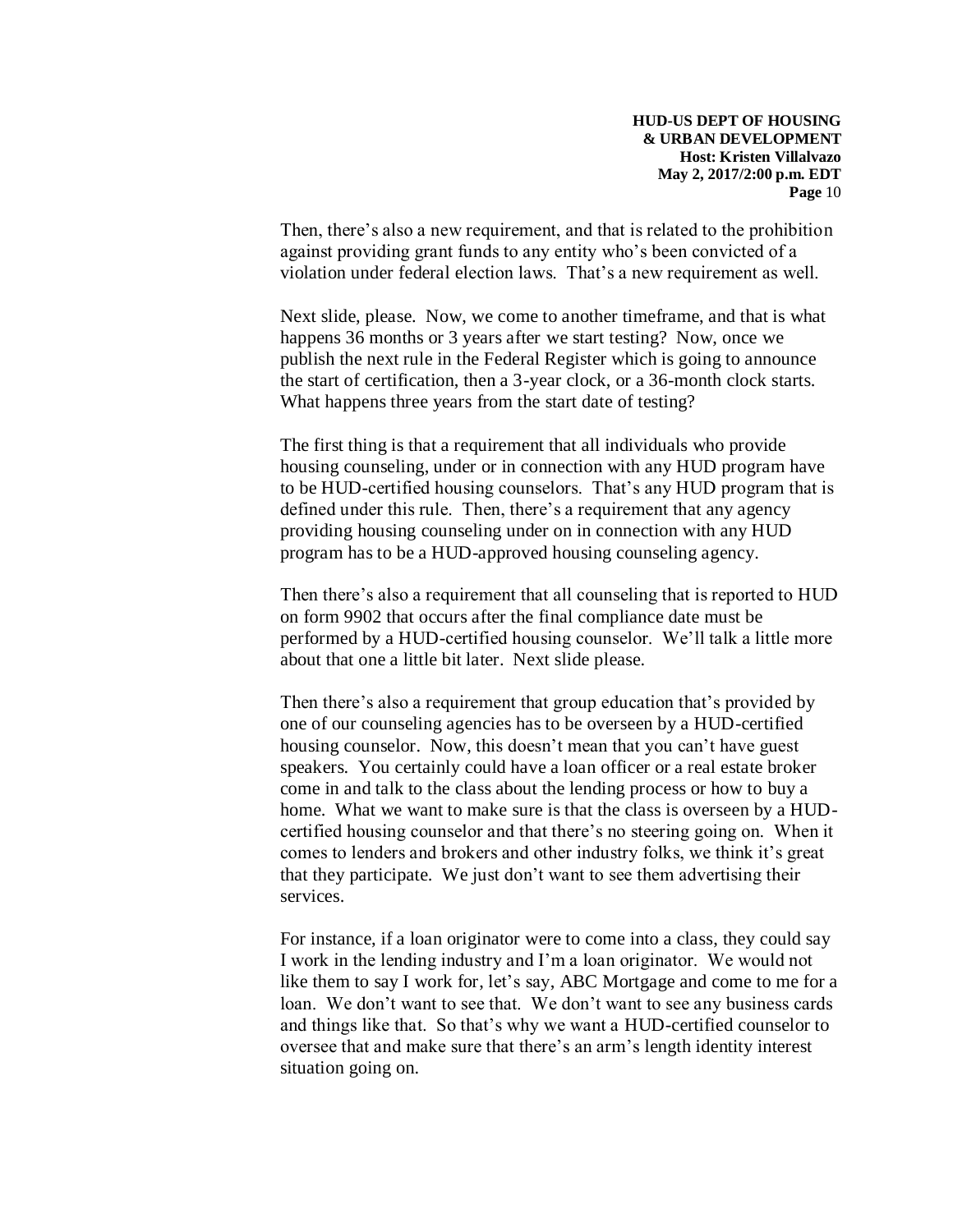Then there's the requirement that agencies that are applying to a program have to meet the certification requirements. And that really means that their counselors will have taken the certification exam and will provide evidence that they passed the exam prior to approval so that once we approve those agencies for our program, then they can go into our system and click the box and certify those counselors and get up and running fairly quickly.

Then finally, the requirement that our intermediaries, and those are our state housing finance agencies and our multi-state organizations, the passthrough organizations that obtain funds from us and then pass them through to their networks, they have to ensure that all of the counseling work performed by their affiliates is performed by a HUD-certified housing counselor. Next slide please.

So let's talk about some other programs that might be affected. The definition from the final rule—and this is important to keep in mind when you think about your program and whether or not you might be affected and that housing counseling is independent expert advice that's customized to the need of the consumer to address the consumer's housing barriers and to help achieve their housing goals. And housing counseling must include the elements on the next slide. Let's go to that next slide.

So this is the basic elements of housing counseling. If you're doing all of these elements, then you're probably going to fall under this final rule. If you're not doing all of these elements, then you may not fall under this rule. But if you have questions, you should contact us and then we could advise you how to move forward.

So here are the elements: Basic client intake, which includes their basic information, financial information, demographic information, contact information. Another item is their budget. Budgeting is very important to figure out what a person can afford in terms of either rent or a mortgage payment.

A financial and housing affordability analysis, which is a very detailed analysis that helps them figure out what they can afford. An action plan, which is really the steps they need to attain their housing goal, whether it's home ownership or whether it's a better rental situation. An action plan is really important. It's the roadmap, kind of the heart of counseling, and this is except for with reverse mortgage counseling. It's pretty much clear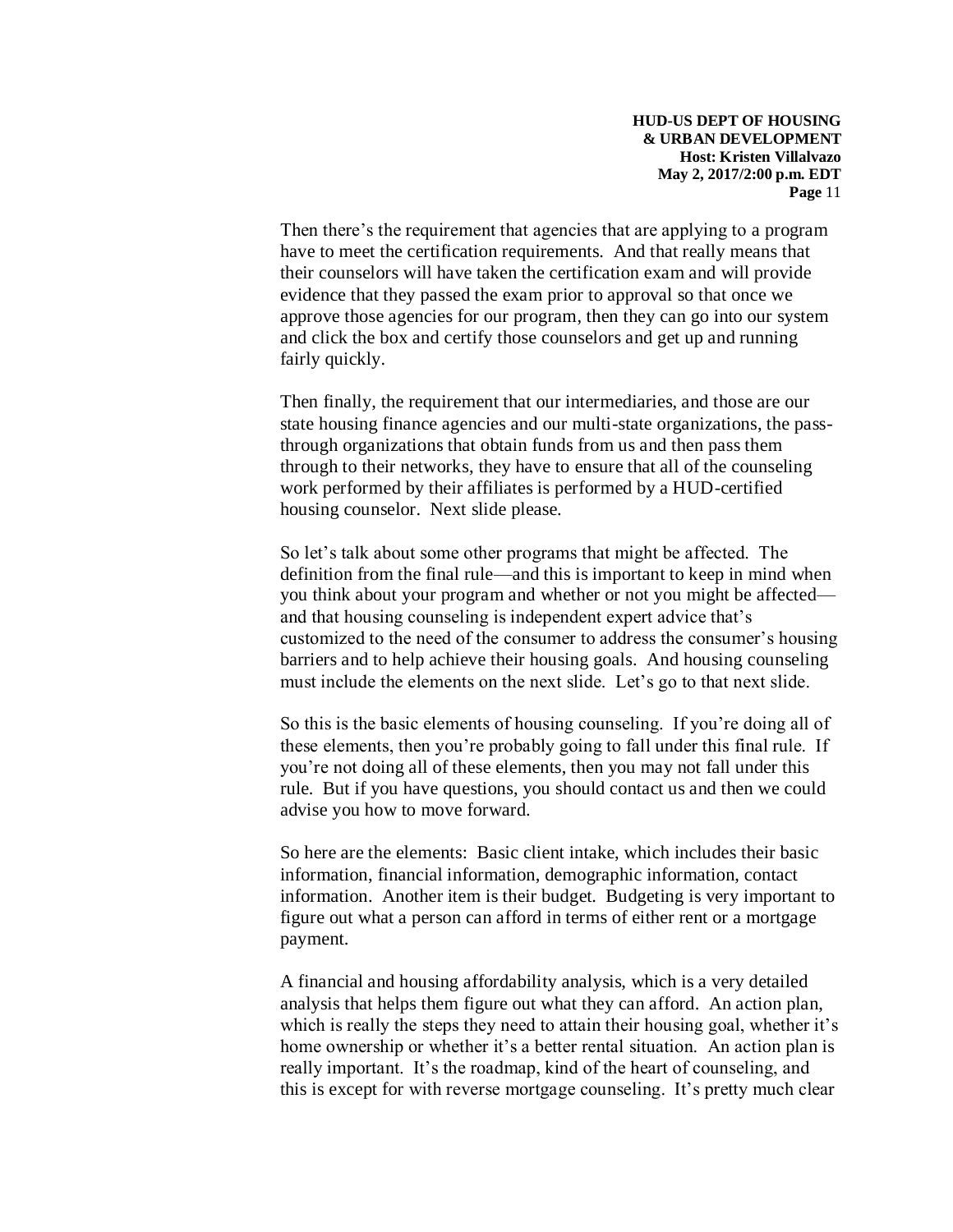what the goal is there and it's very short-term, which is to obtain a reverse mortgage. Also, referrals as need to other services in the community, often that's very important to help the success of the client, and finally, a reasonable effort to follow up with the client and determine what the outcomes are. Next slide please.

So what is not housing counseling? And those are services that provide housing information or placement or referral services but don't do all of the things that were in the slide just prior. Routine administrative activities are another thing that's not housing counseling. That could be program eligibility determinations, intake in isolation of the other functions, or simple case management. It could be case management that provides housing services that are just incidental to a larger case management situation such as we see in housing of people with AIDS, emergency shelter grants, or continuum of care and doesn't provide any funding for housing counseling. So those are examples of programs that we know are really not housing counseling.

Fair housing advice and advocacy, which is limited to the processing of complaints and filing claims, is not housing counseling, and also group education that doesn't include any individualized services. Just going to a homebuyer education class is not housing counseling unless there's an opportunity for the client to move on to more advanced one-on-one housing counseling and also be shepherded towards their housing goal, which is either obtaining a mortgage or a better rental situation or something to that effect. Next slide please.

Group education is defined as for one or more people. It could be delivered by any number of modes either in the classroom or online or a conference call or any other creative delivery method. It's not customized for individual needs. It does not offer financial analysis or a client action plan. This really shows you why it's not housing counseling. HUDapproved housing counseling agencies, however, must offer housing counseling on the same topics as group education, and of course, like we said earlier, a HUD-certified housing counselor must oversee those group education activities. So group education and isolation from one-on-one housing counseling is really not housing counseling. Next slide please.

So the certification rule is going to impact some programs. We know that some CDBG and PIH and home programs may be affected, but we're not sure what the effects might be downstream for some state level and other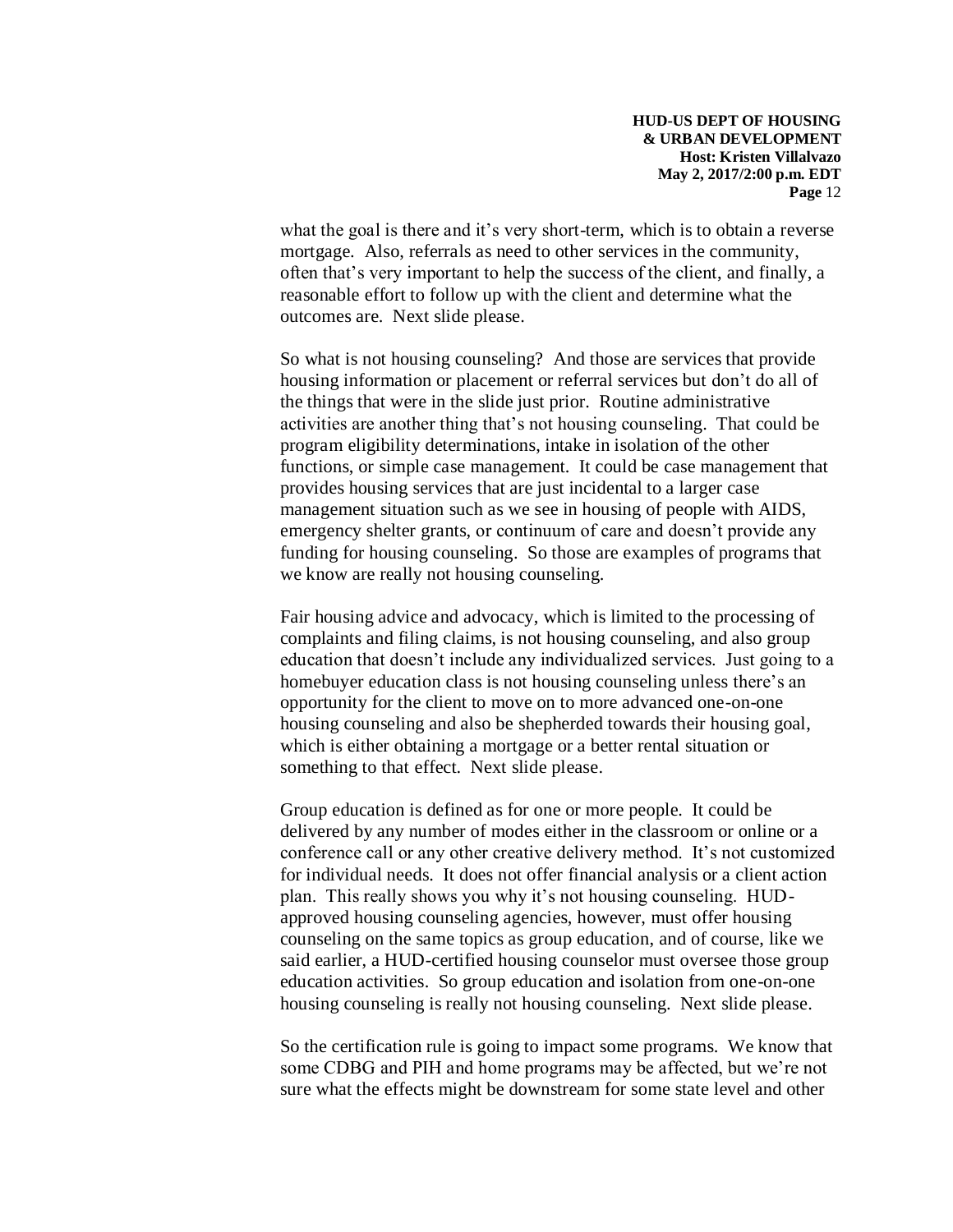local programs. So we want to make sure that we are able to communicate with everybody and advise you going forward should you decide that this might affect you and you want more information. What we've done is we've tried to narrowly define housing counseling so that there's a possibility that if your program is not affected, we can effectively advise you that you're okay. You don't have to apply for this certification. If you find you are affected, we will help you in the process. Next slide please.

So who might be affected? Some state and local governments, some PHAs, state housing finance agencies, some CHDOs, community housing development organizations, and other non-profit or government agencies all could fall under this rule if they're doing something that looks like housing counseling. Next slide please.

So what are applicable programs that are out there? It could be that you begin to see in regulations that they start to insert requirements that now the program has to utilize a HUD-certified counselor at a HUD-approved agency. You may not have seen that in the past before the final rule was published, and you may start to see language inserted into grant programs and other program regulations going forward. Should you see that, that could be an indication that what you're doing might be affected and you might need to come in for approval.

It could occur in programs where housing counseling is funded under another HUD program like CDBG, for instance, or the HOME program and it wasn't there before and now because of this rule, the language may pop up there. Again, it could be in a grant program where the grantor is requiring it of a grantee, but if they want to obtain the grant, then they have to be HUD-approved using certified counselors.

Also, HUD programs where a family might be assisted under a HUD program is referred to a housing counseling agency by a grantee or subgrantee of that HUD program. So the message here is look for program changes. Read all of the program regulations and grant documents very carefully to make sure that you're in compliance should those documents have changed and those rules have changed. Next slide please.

Some examples where you could see this happen in the HOME program with down payment assistance and units purchased with HOME funds. Sometimes we may see language that says that people have a certain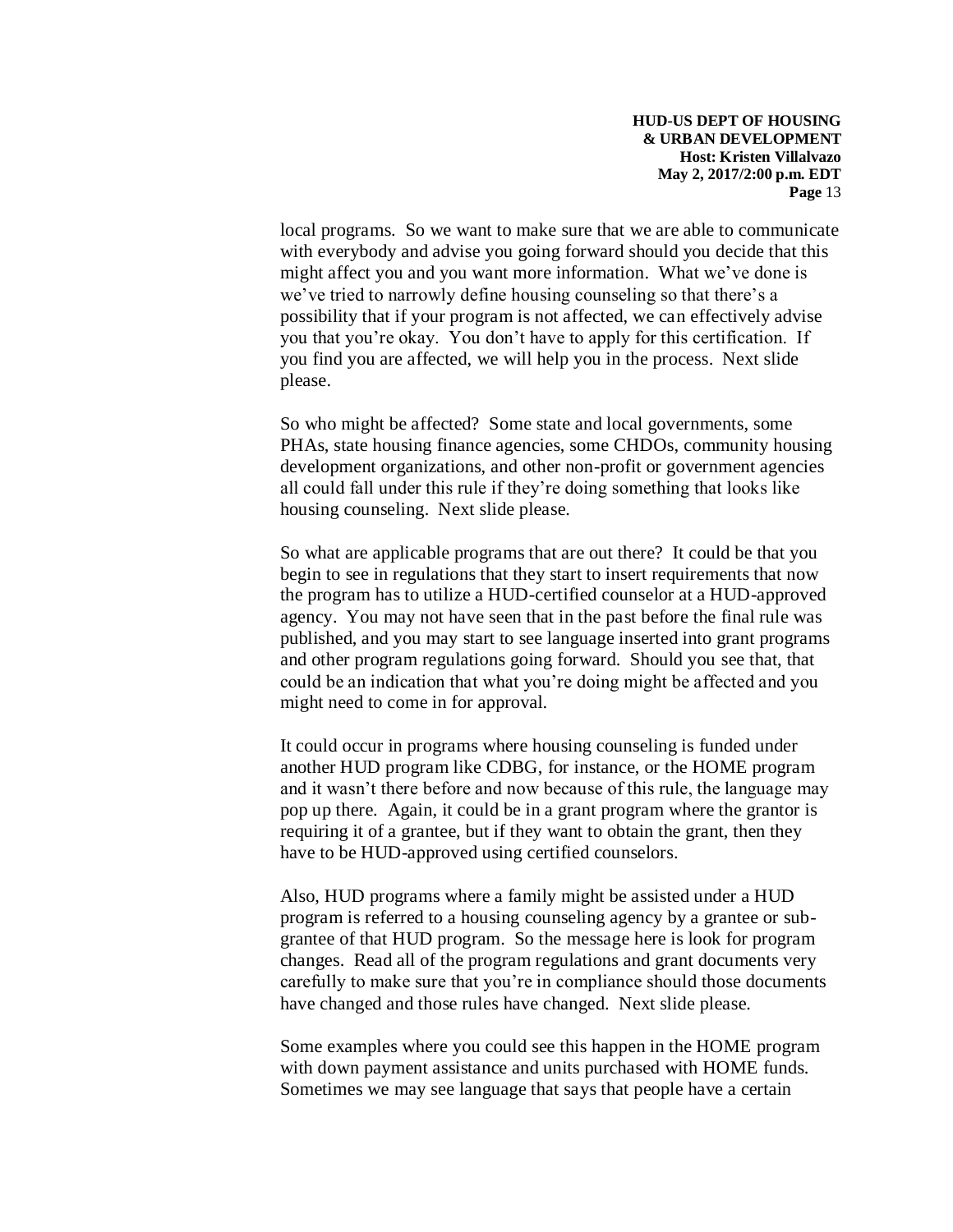income or have been designated with a certain risk level because of past financial issues may need to be counseled, and that might be new language that you might see going forward.

In CDBG there may be cases where recipients of these funds are required to utilize a HUD-approved housing counseling agency and certified counselor. So be on the lookout for new language in that program as well.

Family self-sufficiency, if homeownership counseling is performed with those FSS funds, then it could be that that coordinator might have to be certified. So be careful with the language on that program as well. Next slide please.

Then in the HOME program—it's looking like all homebuyers assisted with HOME funds that are required to receive home ownership counseling such as down payment assistance, purchasing units with HOME funds might have to use housing counseling if they're funded directly or indirectly. This could also affect potential rental projects and the tenants that are going to be occupying those, so read your HOME program language very carefully to make sure that if you're participating in that program that you're in compliance. Again, we will help you come into compliance if that's what you need. Next slide please.

In terms of CDBG, Community Development Block Grants, or also importantly, the disaster relief funds that relate to Community Development Block Grants, some of those have been modified recently in the last year that makes housing counselors an eligible sub-recipient of CDBG funds, especially in the disaster relief arena. So if especially in that disaster relief plan housing counseling agencies are identified as eligible sub-recipients, the assistance provided to displaced persons could fall under the housing counseling final rule. So if you're accessing any of those funds, you may need to consider carefully whether you need to be HUD approved.

There's some latitude in designing your activities to meet those identified needs. If you are engaged in an activity that doesn't meet the definition of housing counseling, you probably should look at changing the term. If you're calling it housing counseling and it really doesn't meet the definition of the rule, you might want to call it something else like housing advice or something like that so that you don't inadvertently fall under the CDBG rules and have some explaining to do. Next slide please.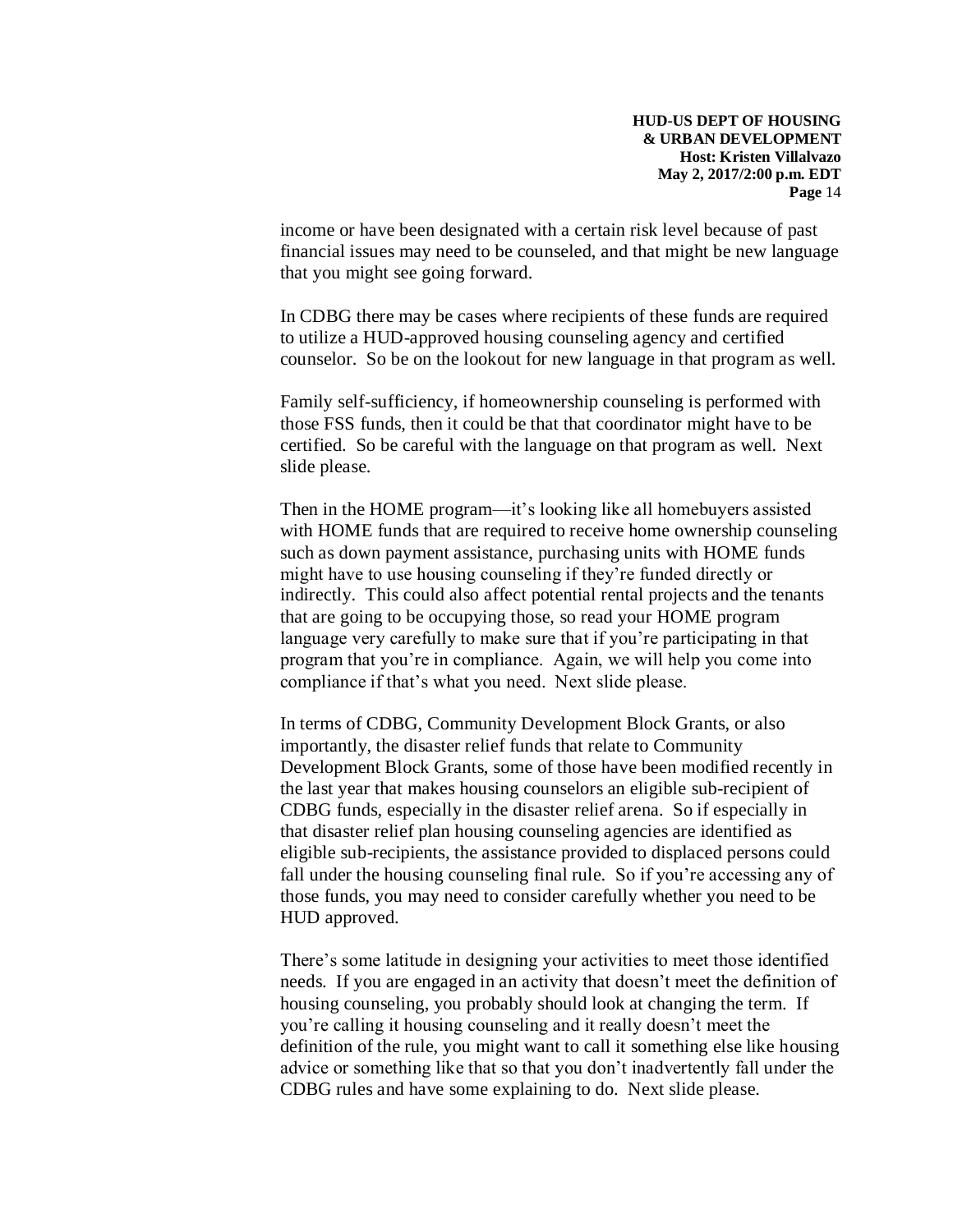Let's also talk about Section 8 housing choice vouchers. That's a rental subsidy as I'm sure you're all aware that's provided to low income families. It's either tenant based or project based. On the tenant based it could be a voucher program that's awarded to the tenant and they can move from unit to unit, and it's administered by the public housing authority. Then project based is awarded to a development and they work through half [ph] contracts. Next slide.

So after the final compliance date, the housing choice voucher program, that's something that we've identified that's going to have to be done by a HUD-certified housing counselor that is working for an agency approved to participate in our program. So if you're a housing authority and you're working on that, that's something that you should start thinking about now, especially if you see that program language change requiring it. So it might be better to become certified earlier rather than 36 months down the line. Next slide please.

Under family self-sufficiency, the NOFA for family self-sufficiency allows the coordinators to provide home ownership counseling. If the home ownership counseling is performed with FSS funds, then the coordinator must be certified. That coordinator really becomes a housing counselor at that point, a HUD-certified housing counselor. The agency that's providing those FSS funds would need to come in and become HUD approved. There are some other options as well, such as making referrals to do that function. So if the agency doesn't want to become approved itself, it could partner with a HUD-approved agency that's already approved in the program. Next slide please.

So let's talk about our intermediaries, also known as pass-through organizations, and also about the administrative staff of counseling agencies in general. If you're an organization that is solely doing passthrough funding and not doing any counseling yourself but simply providing funding to a network of affiliates who do housing counseling, then chances are no one in that parent organization needs to become a HUD-certified counselor. If you're doing counseling, then you do, and you need it to be on the 9902 form and you want it to be counted, then it has to be done by a certified counselor, of course.

That really starts to address the smaller organizations. Let's say you're a small organization with a few staff and every so often because maybe a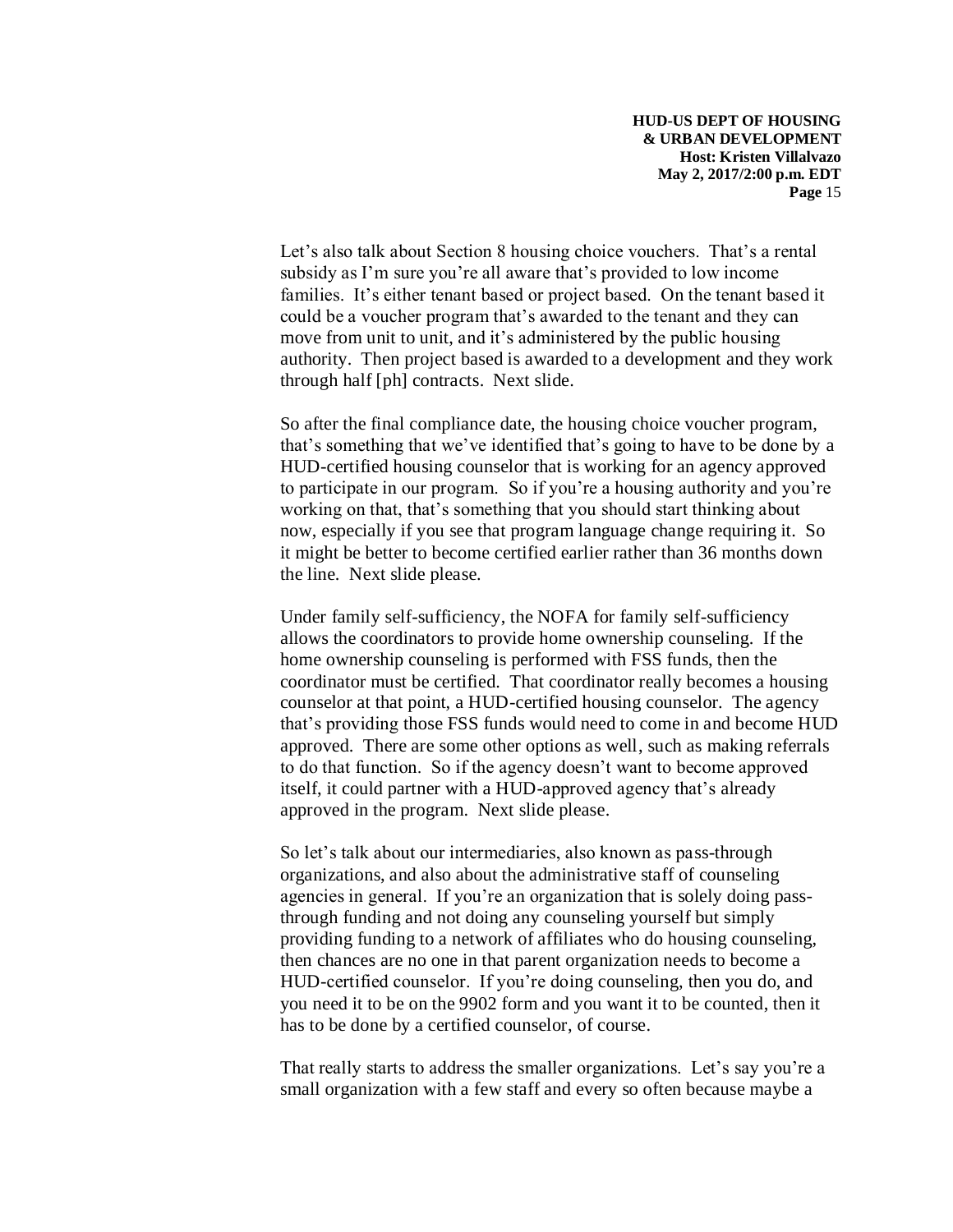counselor is out sick and the waiting room is full, the administrator and executive director, maybe an accountant who knows comes out and fills in and does some housing counseling. In the future if you want that to be counted on your 9902 as a unit of housing counseling, then the person providing that fill-in service will need to be certified. So this really affects the smaller organizations more than the bigger ones. In the larger organizations, someone who is, let's say an accountant pretty much is an accountant, but in a small organization that maybe only has a handful of people, sometimes folks do double duty, and on those days when more hands are needed, they have traditionally filled in. Well, those people will have to become HUD-certified counselors if they want to continue doing that role, and that's an important consideration, especially for the smaller organizations. Next slide please.

All right, so what are some of the options if you feel that you're impacted by this new rule on housing counselor certification? Well, there's really four options—three good ones and one that I really don't like, which is the last one. The first is to apply for HUD approval or join up with a HUDapproved intermediary or state housing finance agency as an affiliate. The other option, which is also a good one, kind of a middle ground option, is to partner with a HUD-approved housing counseling agency. You could either have an informal or formal agreement or referrals and also agreements on funding that you can work out between your organization and the housing counseling agency.

An example of this might be, let's say, a public housing authority that is just under siege, has more work than they know what to do with. And they're doing housing choice vouchers and they want to continue doing it, but they just don't have the capacity to add HUD certification and all of the requirements that come with HUD approval to their workload. So instead of taking this on their own shoulders, they can reach out to a HUD-approved housing counseling agency working in their area and refer clients to that other agency, and they could be taken care of that way and the counseling can get done that way. So there's some flexibility there and the ability to partner, which is really important.

Another option is to modify whatever program they happen to be doing to be compliant, and that could mean reducing some of the things that they're doing or increasing some of the things that they're doing, whichever way they want to go to be compliant in the direction of becoming certified or compliant in the direction of ensuring that they don't need to become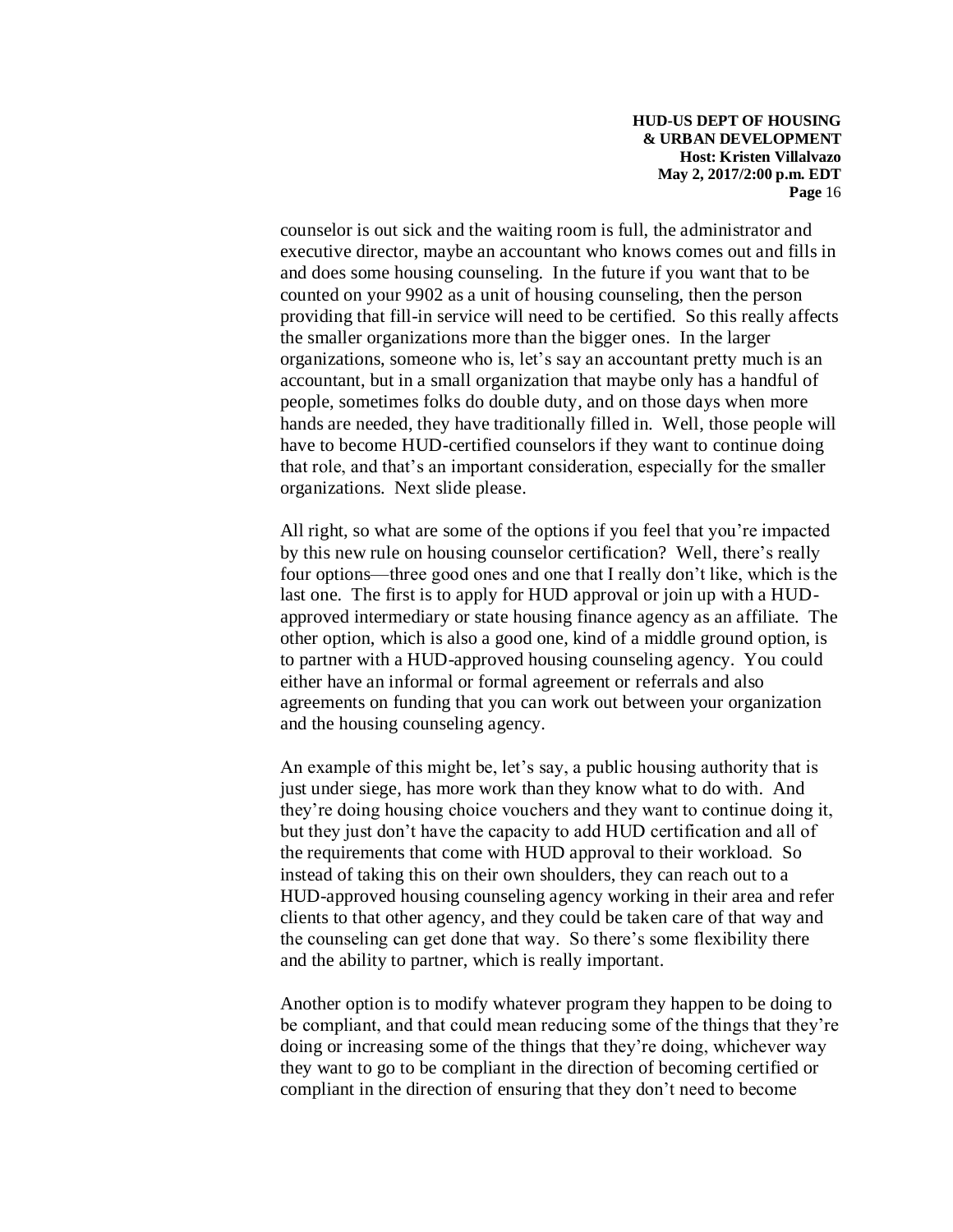certified. Maybe they're doing more than they need to do in terms of serving clients, so evaluating what is being done and deciding if it is a right amount of work with that client for compliance is something that each organization will have to decide. But that modification of the program is an option.

Then the one that I don't like is to stop delivering those services. We really need everyone out there working to help consumers. So stopping the delivery of services is to be avoided if at all possible. If you are contemplating that, we want to have a discussion with you before you decide to do that because there may be other options that we could help you with and give you some advice before you decide you're going to stop operating in a certain area. Next slide please.

So let's talk about some resources and other information that's available to you. We have on our website on the hudexchange at /housingcounseling, on certification you can find the press release and the Federal Register notice and read this information for yourself. We have a list of the programs that are covered by housing counselor certification. We have charts that give you dates and give you provisions. We have frequently asked questions, which we'll go into a little bit more that will help you figure out some of the issues that you might be facing.

We have hundreds of frequently asked questions. We've collected them from all of our agencies and distilled them down into frequently asked questions so that you can read these for yourself. We've shared them with everybody. We also have model funding agreements. We have processes and memorandums of understanding that you can take and utilize to structure your program as well. Next slide please.

Our frequently asked questions are found at this address. What we've done is we've created a searchable database so you can search on keywords, and it's hundreds and hundreds of frequently asked questions that we've gotten over the last couple of years. Whenever we get a question, we answer that question directly to that inquirer, but we also consider adding it to our ever-growing list of frequently asked questions that we update every month or so. We're always adding new questions. We're enthusiastic about your questions and getting more, so please feel free to send us your questions. We'll have a link for you in the slide coming up so you could see where to send those. Next slide please.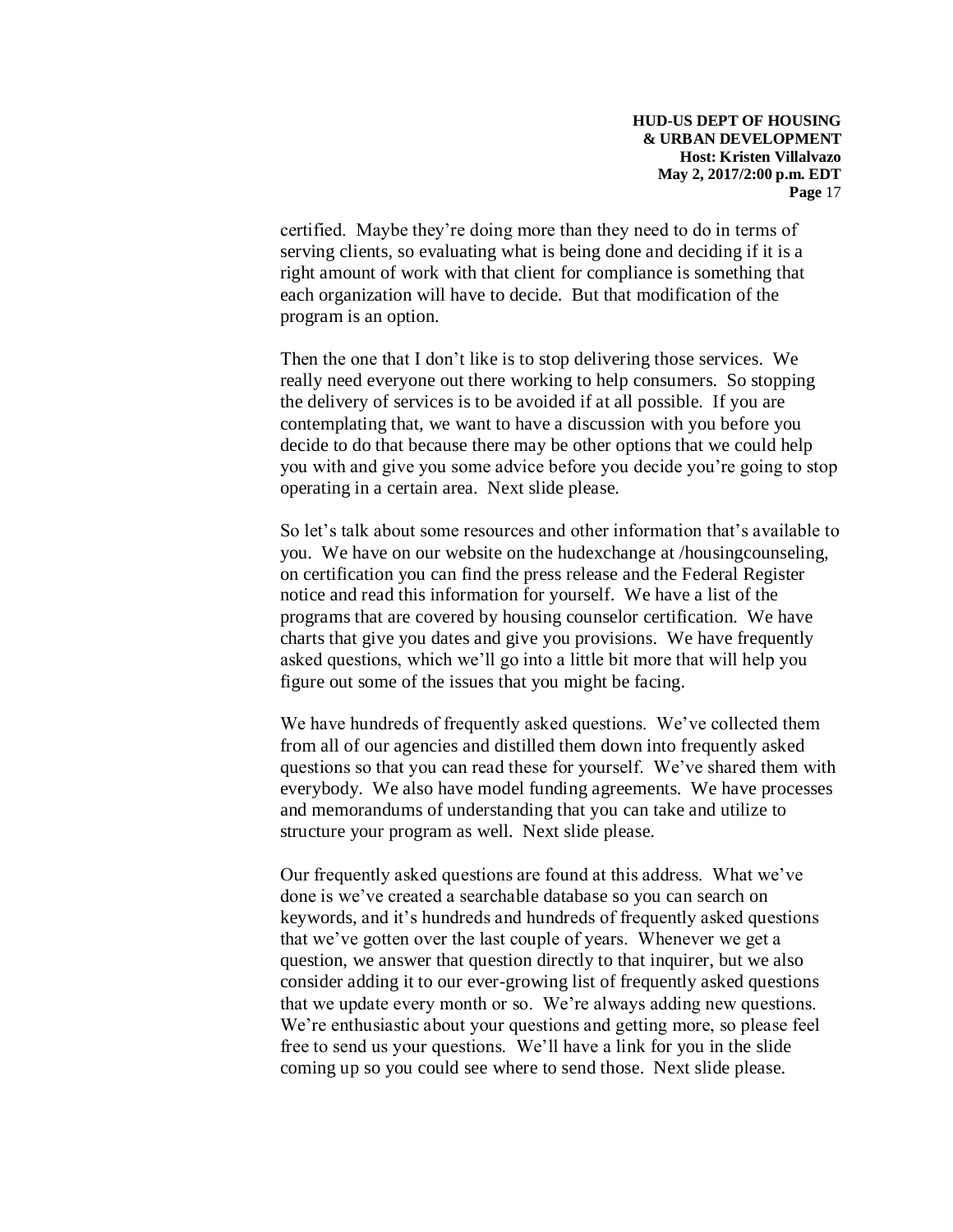The link right there is [housing.counseling@hud.gov.](mailto:housing.counseling@hud.gov) That is our general customer service email link. We try to answer every question within 24 hours. Questions that we feel could be added to our frequently asked questions list are extracted from that inbox, and so we're looking forward to your questions being sent to that inbox so that we can share them. Of course, we make sure to protect any kind of personal information and sort of generalize the question so that it's useful for everybody. You'll also find on this slide our website again at the hudexchange.com/counseling. That's a shortcut to it. If you would like to email me, there's my email address as well.

Also, just to let you know, we also have a listserv at the office of housing counseling that provides all kinds of information on program guidance, training that's offered by our training partners, contracting opportunities, job opportunities with HUD, a whole range of information. If you would like to be signed up for that list serve, you can send me your email address and I will add you to the listserv.

We also have a monthly newsletter. It's called *The Bridge*, and we focus on all kinds of different topics each month. It's published monthly. It's really about our housing counseling industry, about the good works that our counseling agencies do. We try to call out best practices. We try to tell the story of housing counseling in *The Bridge*.

If you would like us to do an article on your organization and the good work you're doing in housing counseling, we're very eager to do that. All you have to do is reach out to us at [housing.counseling@hud.gov](mailto:housing.counseling@hud.gov) and just add *The Bridge* in your subject line, and someone from our *Bridge*  editorial board will get back to you right away. Hopefully we can tell your story and share that with the counseling industry. Next slide please.

Okay. So, Cynthia, we're ready to open up the lines for questions. In the meantime, are there any questions that are in the webinar—GoToWebinar software—that we can address right now?

Moderator Thank you. [Operator instructions.] One moment please for the first question.

Virginia [Audio disruption] question that says that if housing counseling agency doesn't provide all the housing services listed in the final rule [audio